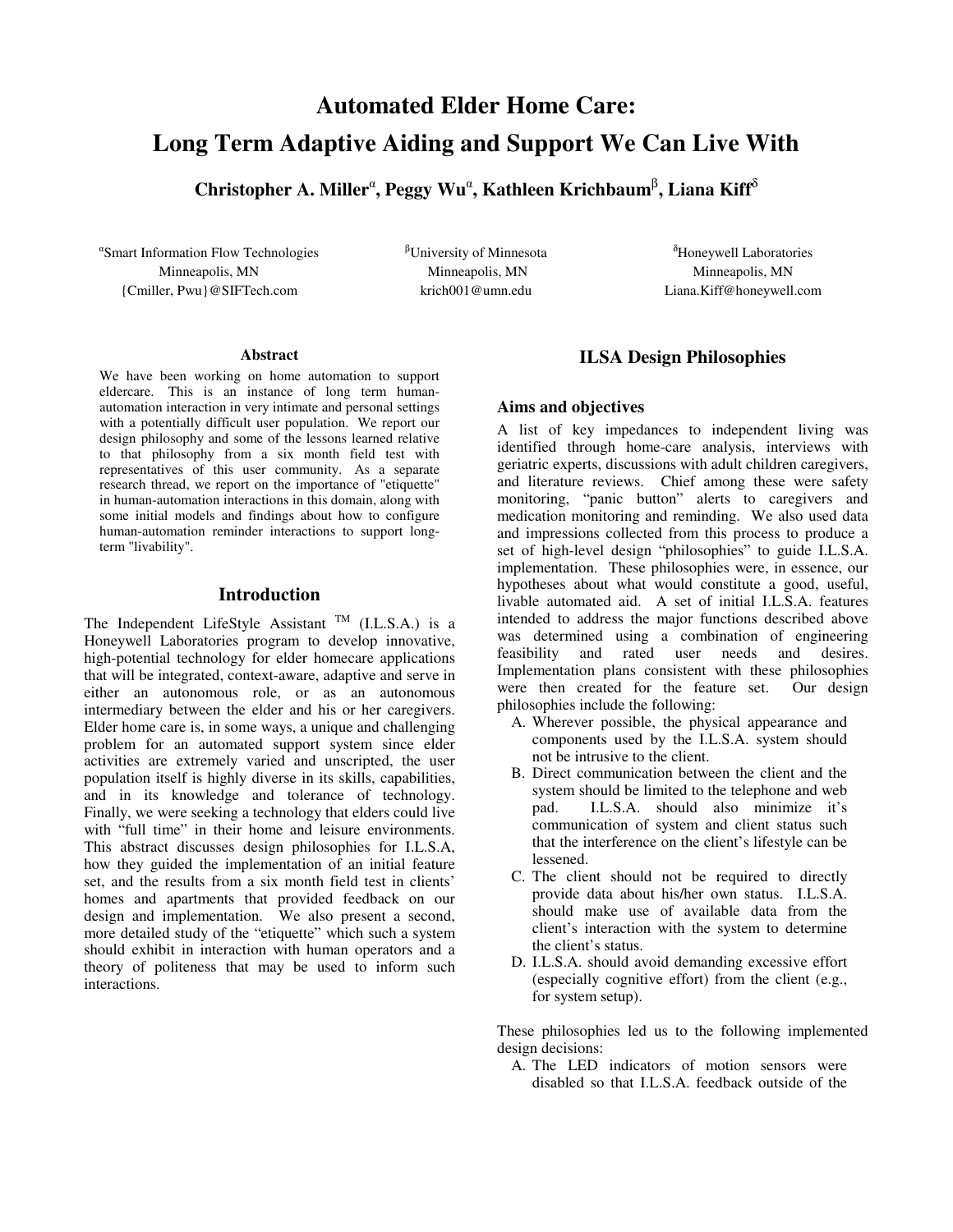web and phone interfaces was minimized. Interactive devices such as switches were avoided for the same reason.

- B. I.L.S.A.'s status is not reported to the client, although the client may initiate an inquiry through<br>the web pad. By default, only telephone By default, only telephone reminders for medication are sent to clients if missed medications were not detected. Functional modes were introduced to allow for the suppression of I.L.S.A. communications.
- C. ILSA deduced client status entirely from passive interactions, with the exception of indicating home/away status, and acknowledging telephone reminders.
- D. Clients are not required to train I.L.S.A. Clients need to contact caregivers to change initial settings such as sleep time and medication times.

# **Method**

A prototype I.L.S.A. system which adhered to the above design philosophies was implemented, tested for reliability, and then implemented in the homes of volunteer elders. The field test included subjects living at home and at an independent care facility. Age and computer literacy varied widely across the population. We installed sensors in each subject's home, equipped each with a web pad, and provided one to three hours of training and orientation. Clients and their caregivers were requested to submit monthly and weekly surveys to report any anomalies and changes in attitude towards I.L.S.A. Participants were invited to attend two Focus Group sessions, and had access to technical support during normal business hours. SF-36 and Mini-Mental cognitive evaluations were administered to the clients regularly to monitor their health and cognitive levels, respectively. In addition to data collected from these activities, software components recorded the client's physical activity within his/her home, as well as web activity through the I.L.S.A. web server, and phone interaction activity.

#### **Results**

Web interactions with the client provided interesting insight into their interest and understanding of the interface and the data presented. They were more comfortable with the interface than with the tablet-style device used for presentation. Some cognitive scores improved during the test period.

Many of our design philosophies and implementations were validated through this limited evaluation, but some have been challenged in interesting ways. For example, Focus Group comments suggest that many elders would like some greater degree of "intrusiveness" from I.L.S.A.—at least to the degree of understanding when and how it is working. Similarly, most elders were unaware of setup features that they did have access to and expressed a desire for more of

them—implying that we may have been overly cautious in our implementation of Design Philosophy D above.

#### **Conclusion**

- Automated telephone systems are disturbing to lifestyle and cognitively overwhelming, violating both the intrusiveness and cognition design precepts.
- Clients want more interaction with the system on their terms, but this feature needs to be adjustable to client capability and desire.
- Passive operation is required, even for healthier and more cognitively able clients because of aversion to change, but this should be matched by the opportunity to inspect, understand and modify system behaviors.
- Clients want to contest the conclusions presented by the automation and provide direct feedback.

#### **Etiquette for I.L.S.A. Interactions**

In more detailed work related to the I.L.S.A. project described above, we explored whether a model of politeness in human-human interactions can be used to develop medication reminders for an automated system to deliver. Both the effectiveness and the politeness of various reminders are examined. Our data examine whether perceptions of politeness differ between elders and baseline populations, and between human-human and human-machine interactions for this application.

#### **Introduction**

There is increasing evidence that even moderately complex automation evokes "social" responses from humans who use it (Reeves and Nass, 1996). It is, therefore, not hard to believe that these social responses can either enhance or inhibit not just the human experience of interacting with a machine system, but also the overall effectiveness of the human + machine system (e.g., Miller, 2002; Norman, 2002; Parasuraman and Miller, forthcoming). What is largely missing is data about how to design human-machine interaction "etiquette" so that it evokes appropriate, accurate and effective behaviors, actions and intuitions in human users. In this study, we report the results of an attempt to use a model of human-human politeness to guide the design of spoken and textual reminders provided to elderly clients by a medication reminder system.

#### **Method**

Extensive cross cultural sociolinguistic work has been used by Brown and Levinson (1987) to produce both a theory of the role of politeness in human-human interactions, and a specific model of how to construct utterances that will be regarded as more or less polite in context. Brown and Levinson characterize several alternate utterance strategies as being increasingly impolite (see Figure 1). We have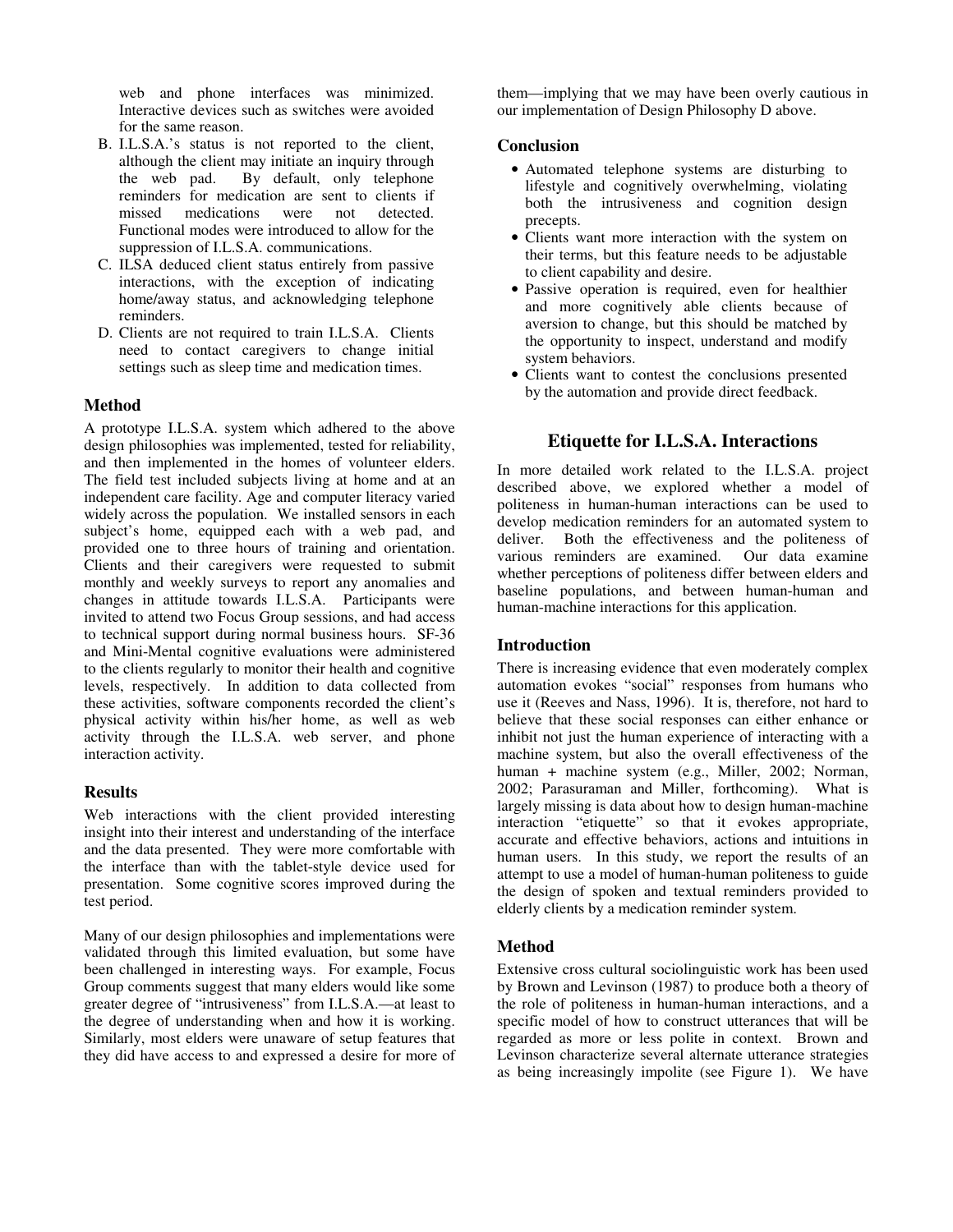

used this model to construct several alternate utterances (with associated predictions for their perceived politeness) for an automated medication reminding system to issue when it detects (perhaps erroneously) that its human "client" has missed a dose of medication. A series of

simple questionnaires will pose these alternatives to a variety of audiences in a variety of contexts including: elders familiar with a specific medication reminding system, elders not familiar with automated medication reminding systems, a baseline population of individuals ranging from 20-50 years of age with no specific familiarity with the system, and the system's engineers themselves. For the most part, we will examine responses to these utterances as coming from a machine reminding system, but at least one alternative presentation will check our use of Brown and Levinson's model by posing the alternative reminders as coming from one human to another. Finally, data was gathered by questionnaire, focus group and inhome sensing devices from a small group of elders who used one such medication reminder system (the Honeywell I.L.S.A. system) for a period of up to 6 months and will be used to compare to the questionnaire data from the other groups.

#### **Results**

Initial results, primarily from program engineers (see Figure 2), indicate that Brown and Levinson's model provides an accurate indication of perceived politeness for



**subjects' actual ratings on politeness and "appropriateness" of five types of medication reminders.**